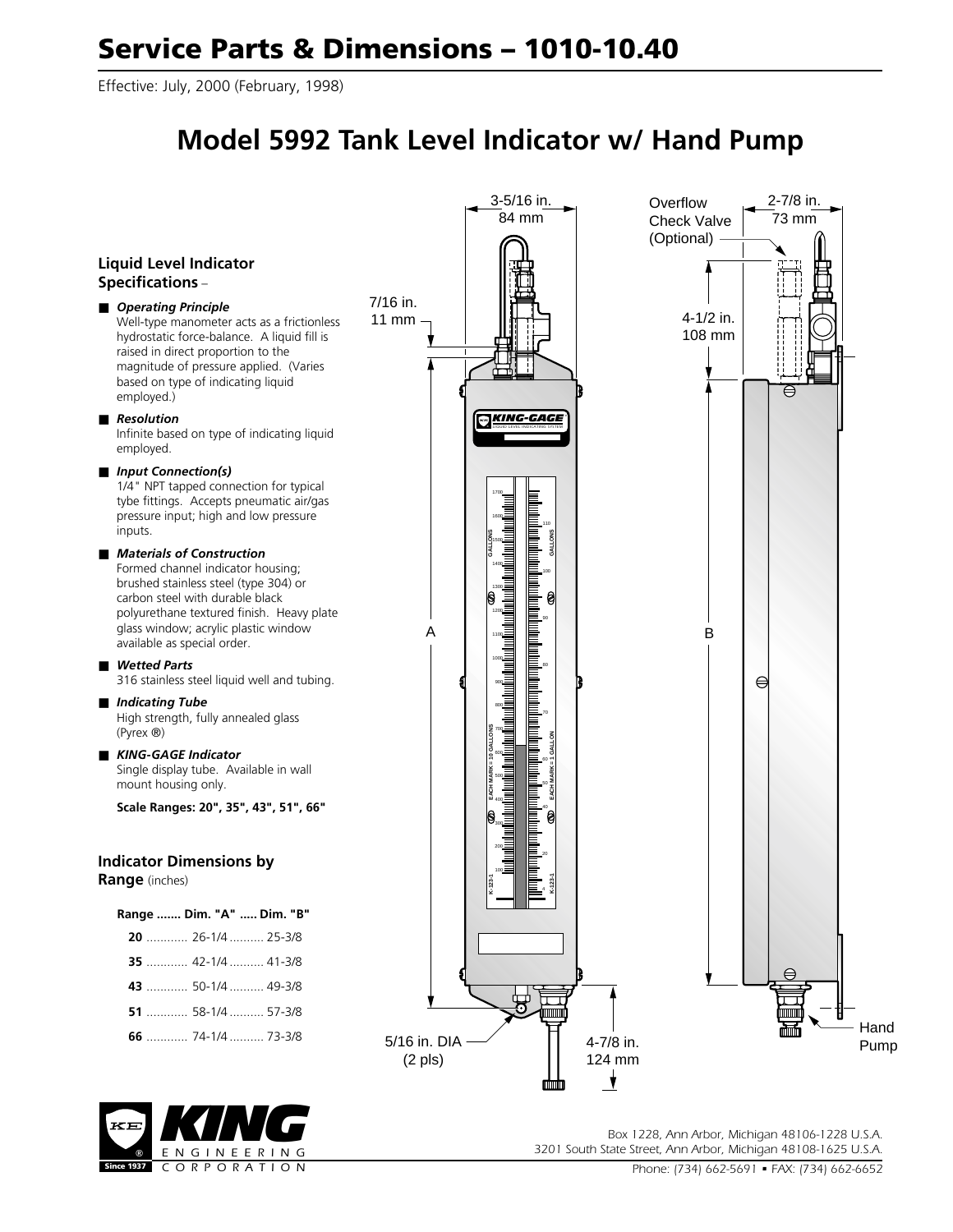## **Model 5992 Service Parts:**

| Item | <b>Description</b>                                                                                                                 | Part No.                | Qty. | <b>Notes</b> |
|------|------------------------------------------------------------------------------------------------------------------------------------|-------------------------|------|--------------|
|      | 1  Top Plate  5143F-2  1  1<br>Top Plate  5143S-2  1  1                                                                            |                         |      |              |
|      | 2  Bottom Plate  5142F-2  1  1<br>Bottom Plate  5142S-2  1  1                                                                      |                         |      |              |
|      | 3  Gage Repl. Well  7754-20, -35  1  2<br>(includes: gage well fab., drain plug, nylon washer,<br>pressure tube, & well conn. nut) | 7755-43, -51, -66  1  2 |      |              |
|      | 4  Drain Plug  7560  1<br>(included with item 3)<br>(included with item 3)                                                         |                         |      |              |
|      | 5  Glass Tube Repl. Kit  5159-x  4  2<br>(includes: glass tube, packing washers & o-rings)                                         |                         |      |              |
|      | Glass Tube Packing Seal Kit  5181-1  1<br>(includes: o-rings, packing washers & well conn. nut)                                    |                         |      |              |
|      | 6 Front Cover Assembly  8815F-x  1  1,2<br>Front Cover Assembly  8815S-x  1  1,2                                                   |                         |      |              |
|      | 7  Glass & Molding Assy.  8866-x  1  2<br>(included with item 8)                                                                   |                         |      |              |
|      | 8  Hand Pump Repl. Kit  5154-1  1  2                                                                                               |                         |      |              |
|      | (included with item 8)                                                                                                             |                         |      |              |
|      | 10  Valve & Body Adapt.  5162-1  1<br>(included with item 8)                                                                       |                         |      |              |
|      | 11  Replacement Scale<br>1-Unit Scale  7083-x  1  5<br>2-Unit Scales  7084-x  1  5                                                 |                         |      |              |
|      | 12  Replacement Liquid<br>Red, No. 294  2992-x  1  3<br>Purple, No. 175  9175-x  1  3<br>Mercury 2604-3-1  1  4                    |                         |      |              |
|      | 13  Overflow Check Valve  8838  1                                                                                                  |                         |      |              |
|      | 14  Repl. Top Fitting  5161-2  1<br>(includes conn. tube, hex pipe bushings, pipe tee,<br>pipe nipple & tube fittings)             |                         |      |              |

15 .......... Reflector............................... 7761-x ............. 1 ......... 2

## **Notes**:

- 1. F=painted steel, S=stainless steel.
- 2. Dash number indicates range.
- 3. Dash number indicates bottle size (8 or 16 oz. bottles only).
- 4. Sold by weight (1 lb. bottles only).
- 5. When ordering a replacement scale, the following information must be supplied:
	- Tank Designation
	- Unit(s) of measurement
	- Scale serial number
	- Specific gravity, product density, etc.

® King-Gage and the KE emblem are registered trademarks of King Engineering Corporation, Ann Arbor, Michigan U.S.A.

All specifications are subject to change without notice.

© 2000 King Engineering Corporation. All rights reserved.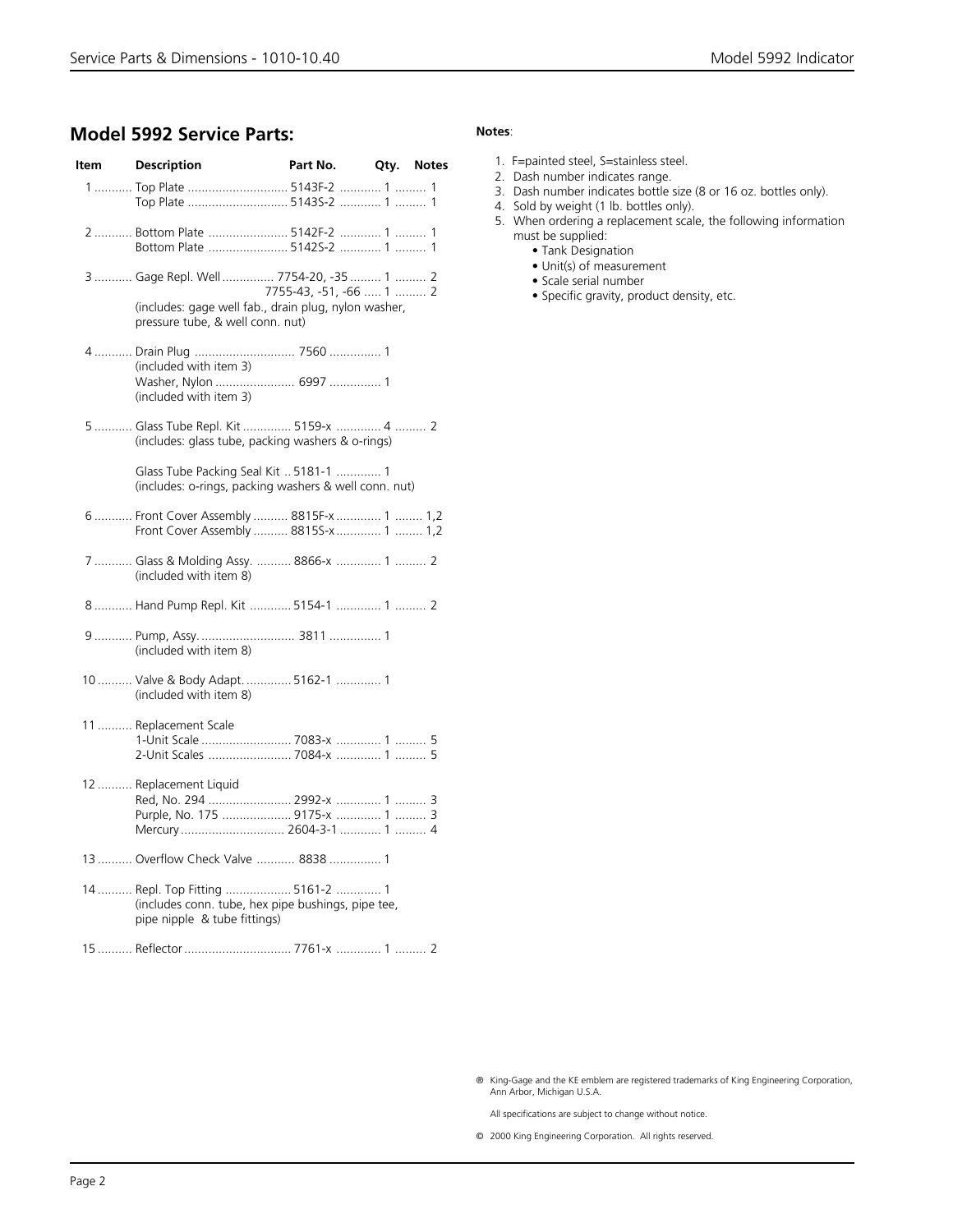